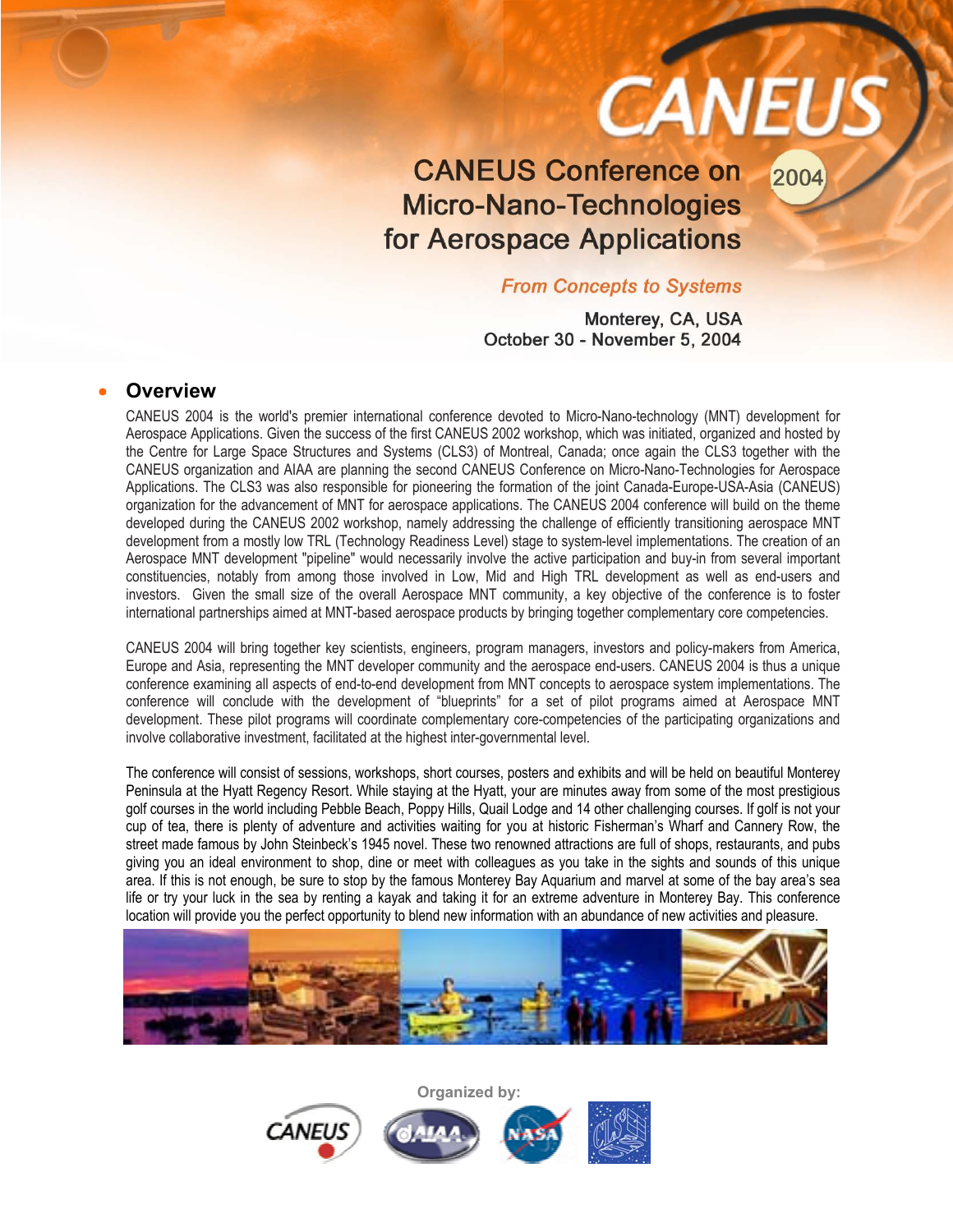# • **Objectives**

- 1. Provide participants with a complete understanding of the process for transitioning new and exciting MNT concepts to Aerospace system implementations.
- 2. Bring together Aerospace MNT communities from Canada, Europe, USA and Asia and identify areas of complementary core competencies.
- 3. Select promising MNT concepts and develop plans for pilot programs to advance their maturity to the system level.

# • **CANEUS 2004 Structure**

(6 Pre-Conference Short Courses, 22 Thematic Conference Sessions, 7 Process Workshops covering 14 Concepts Studies to identify potential Pilot Projects, 3 Poster Sessions and Relevant Technical Exhibits)



A "flow-down" structure has been adopted for the 5-day CANEUS 2004 conference covering 3-day sessions and 2–day workshops, with additional 2-days of topical short courses to support the conference. The first three days contain 22 technical sessions addressing key issues involved in three broad topical areas: (a) Technology Overview, (b) Technology Applications, and (C) Programmatic and Investments. Each speaker at the conference is essentially a leader in the field, describing his or her organization's work in the context of the broader global picture. Preferably each speaker would be the representative for the participating CANEUS regions of Canada, Europe, USA and Asia Pacific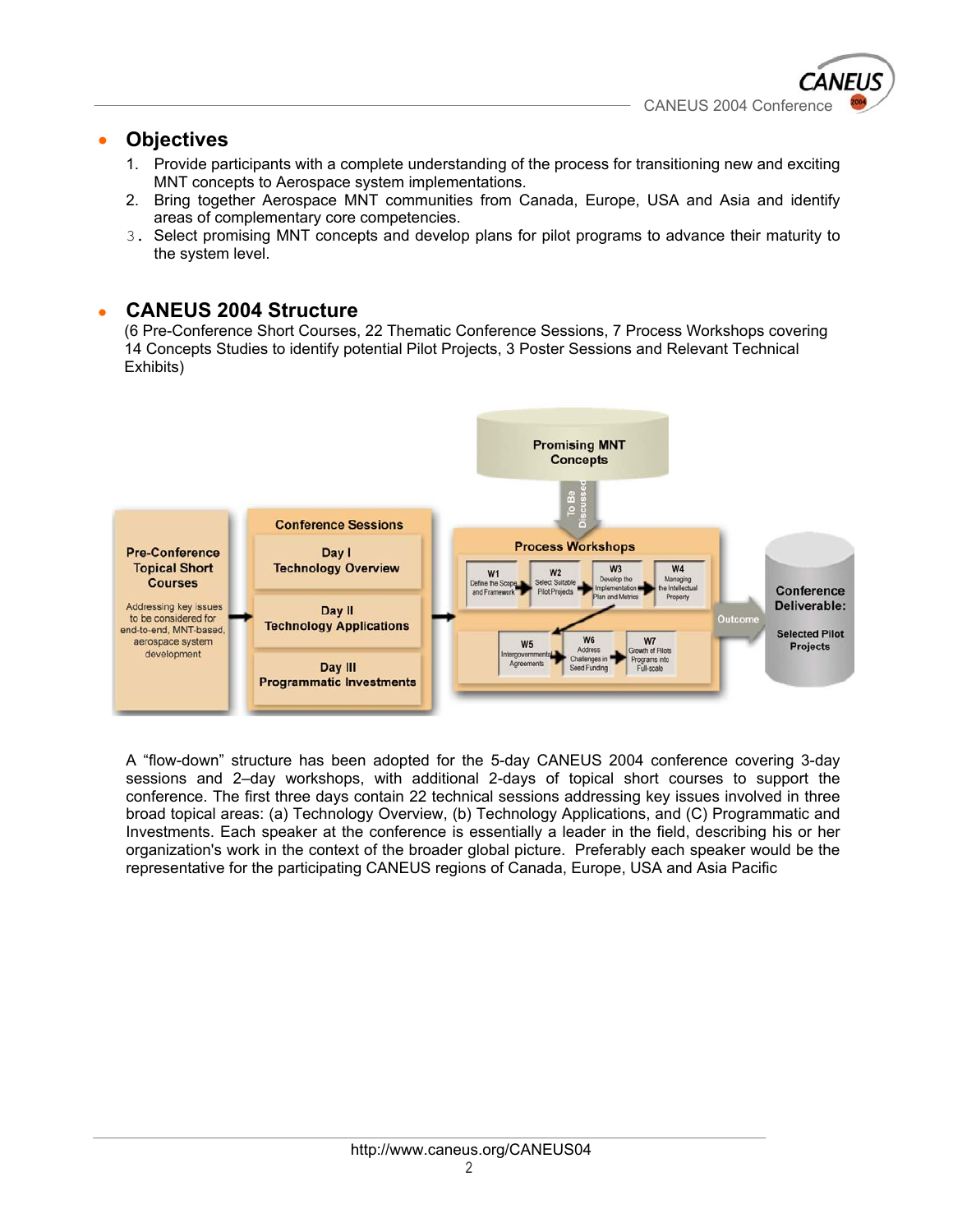

# • **Scope**

The conference will consist of sessions, workshops, short courses, posters and exhibits:

- 1. Individual sessions address key issues (see below) to be considered for end-to-end, MNT-based, aerospace system development.
- 2. General participation in the "Contributed" and "Invited" paper categories as well as for poster presentations, consistent with the defined scope and theme of the conference.
- 3. Workshops (see below) will select promising MNT concepts and develop plans for systemdevelopment pilot programs.
- 4. Technical exhibitions will cover the state-of-the-art in MNT related tools and resources as well as end-user' applications.
- 5. Topical Short Courses will provide the technical background in key areas pertinent to the conference.

## • **Conference Sessions**

The conference sessions are the means for "feeding" the workshop sessions with sufficient data for the participants to be able to make informed decisions. The three broad topical areas for the conference are: Technology Overview, Technology Applications and Considerations and finally Programmatic. These topical areas have been subdivided into the 26 conference sessions that you see in the program.

The conference sessions will consist of selected invited presentations, contributed paper presentations, and posters. Be sure to specify if you would prefer to have your paper considered for an oral presentation or as part of the poster session.

# • **Topics**

The following list of topics is intended to provide ideas for papers and is not meant to limit papers to specifically mentioned topics. In addition, papers dealing with *lessons learned in transitioning new technologies to applications* are highly sought after and encouraged.

The conference sessions will include MNT applications for *Aeronautics, Unmanned Space (Civilian and Defense), and Human Space Exploration,* and will cover the following topics:

#### • **Novel MNT-based concepts**

MNT-based systems promise what Aerospace applications are looking for namely, ultra-low mass, size and power consumption. We are soliciting revolutionary MNT concepts that are applicable to Aeronautics and Space missions.

- o Fault tolerant, self-organizing and assembling, and self-healing materials,
- o Devices and systems;
- $\circ$  Evolutionary design and operations; group intelligence and functions for nanoand pico-satellites;
- o Swarms; MNT based concepts for detection of life, energy and waste management

#### • **Micro- and nanostructured materials**

There is a need for new materials to meet the challenging requirements of next-generation airand spacecraft, such as, the hypersonic space plane and RLVs. Materials that have been engineered from the "bottom up" offer exciting new possibilities for these applications.

- o Impact on launch vehicles and autonomous maintenance
- o Nanotubes, nanowires, fullerenes, quantum dots,
- o Clusters, nano- and micro particles,
- o Self-assembled nanomaterials,
- o Nano- and microstructured surfaces and features,
- o DNA, Nano-biological and soft-materials,
- o Mesoscale materials, nano- and microphase composite materials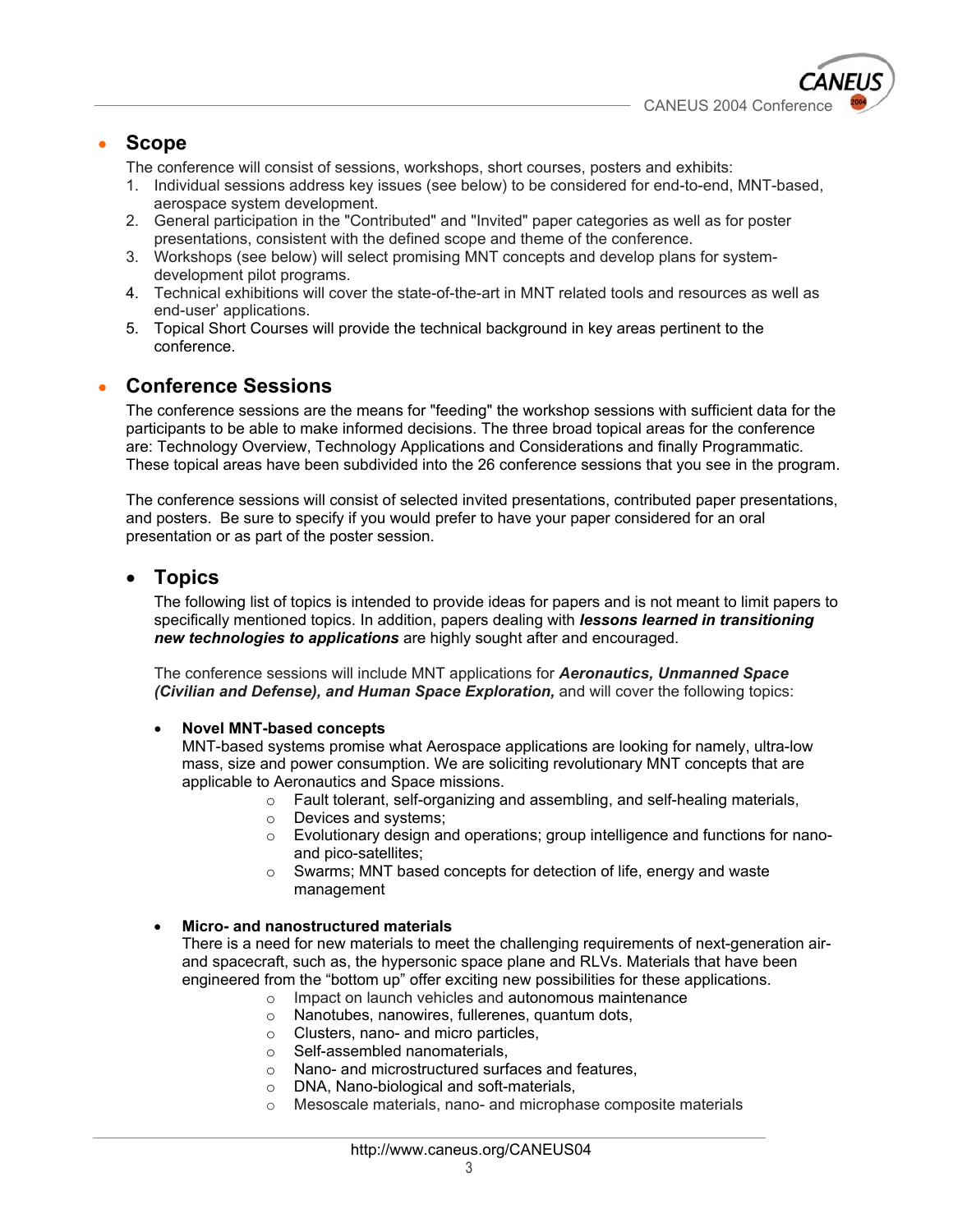CANEUS 2004 Conference

#### • **Micro-nano-devices and systems**

Considerable investment and effort has gone in already into MEMS/NEMS (Micro/Nano Electro Mechanical Systems) for new sensors and actuators. We would like to encourage papers covering lessons learned in the development of MEMS/NEMS for Aerospace.

- o Micro-nano-electronics and control systems, computing and communication
- o MEMS/NEMS based micro-instruments,
- o Fuel Cells and Energy Storage Devices,
- o Rocket fuel and propellants,
- o Micro/Nanofluidic devices and biomolecular machines,
- o Micropropulsion systems,
- o Self-assembly and re-organization at the system level

#### • **Challenges with MNT-based system development**

Transitioning innovative technologies from the laboratory to the manufacturing floor is not without its challenges. These challenges run the gamut from technological factors, to investment related factors, to psychological factors such as perception issues.

- o Various factors influencing the transition of innovative technologies from the laboratory to the manufacturing environment
- o MNT-enabled system architectures
- o Demonstrating long-term, stable operation
- o Methosology for retiring system level risk

#### • **Reliability considerations for MNT infusion in space missions**

There is no question that reliability is of paramount importance for aerospace applications. More so for space missions since it is impossible in most cases to send a human to repair the problem. MNT has demonstrated that it has the inherent reliability required for space applications.

- $\circ$  Challenges with demonstrating MNT-based system reliability in a laboratory environment
- $\circ$  Challenges with demonstrating MNT-based system reliability in a relevant (aerospace) environment
- **Governmental and private investment into MNT-based systems and Application development**

Investment provides the lifeblood for initiating, maturing and implementing new MNT-based systems.

o Perspectives from seasoned investors and program managers are invited, describing their expectations and experience in managing MNT development.

#### • **Coordinated international collaborations**

MNT development, specifically for Aerospace applications is still in its infancy. In order to avoid wastage of resources and "re-inventing wheels", it is critical that we bring together complementary core competencies from across international borders.

- o Inter-governmental agreement
- o Examples of existing collaborative projects that bring together complementary core competencies from across international borders (e.g. environmental (dual use) application)

#### • **End-user perspectives**

The "customer" has the last word in whether a promising new technology will ever be implemented. The dominant cliché is that the customer does not care what's in the "black box" as long as it delivers the required functionality in a cost-effective and reliable manner.

- o Lessons learned by aerospace end users of MNT based materials,
- $\circ$  Lessons learned by aerospace end users of MNT based devices and systems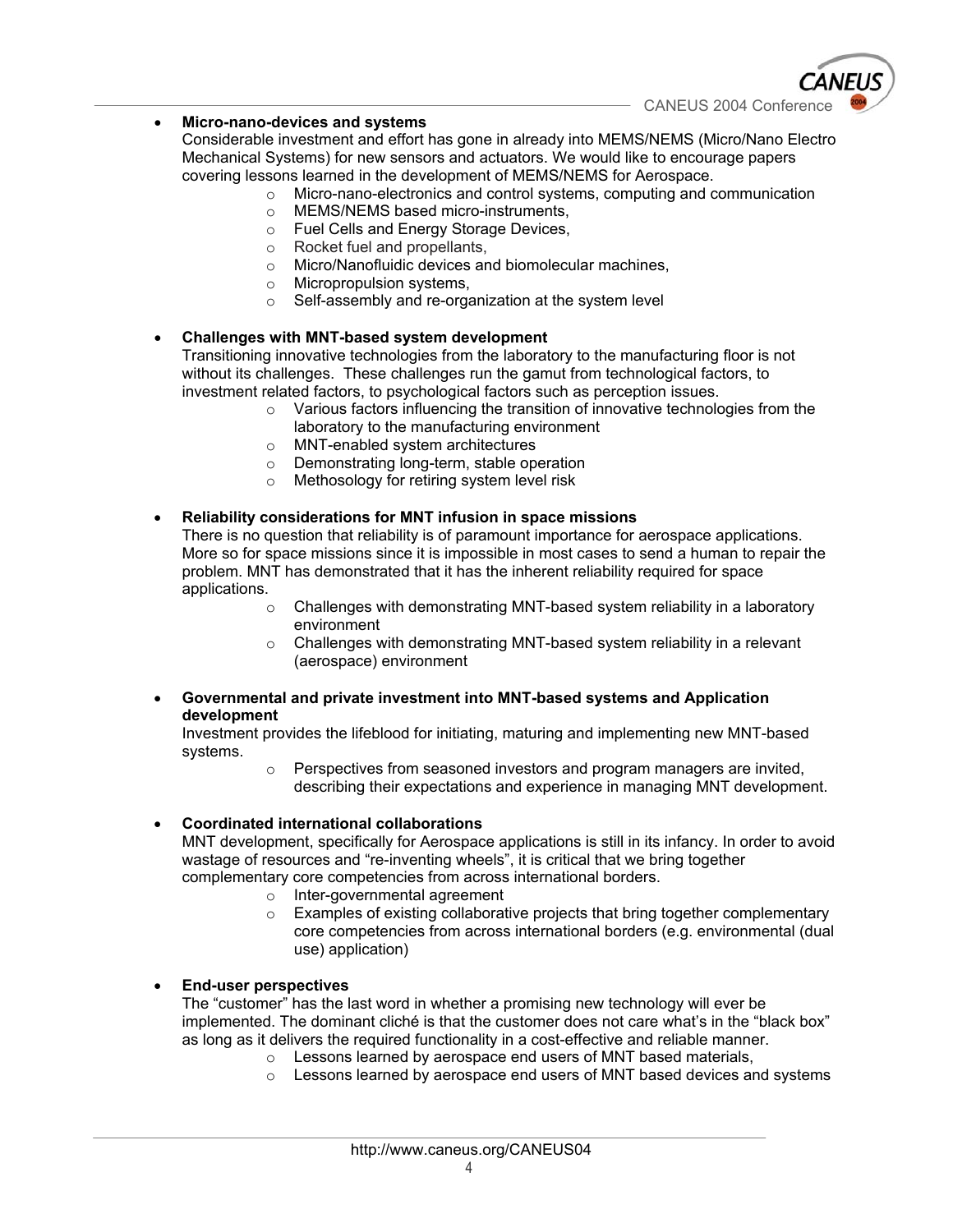

### • **Process Workshops**

The two-day workshop sessions covering 7 process workshops will use a step-by-step approach to first evaluate the chosen 14 candidate MNT concepts based on the concept papers/studies and then identify and select the one that could lead ultimately to the identification of candidate pilot programs, while focusing on fostering international partnerships that bring together complementary core competencies. The pilot project blueprints are essentially business plans covering all aspects of prototype development and demonstration, prior to full-scale implementation. The workshop background paper for each process workshop will guide the discussion by highlighting the principal issues to be considered for a particular aspect of technology development.

### • **Process Workshop Format**

#### **Functions:**

Each of the proposed seven workshops will be divided in two segments;

- Whereas, the first half @ 100 minutes will cover the specific workshop topics and discussion on outcome from the 14 concept studies;
- The second half @ 75 minutes duration will review the discussion and findings from the first half to arrive at the specific deliverables.

#### **Composition:**

Each process workshop will be composed of:

- A moderator to lead the workshop;
- 3 to 4 panellists;
- 2 rapporteurs, one to present the analysis from the first half and the second to report the final findings of the specific workshop; and
- A Coordinator responsible to organize the workshop and present the final deliverables.

### • **Process Workshops Topics:**

| <b>ID Number</b> | <b>Workshop Topics</b>                                                                                                                     |
|------------------|--------------------------------------------------------------------------------------------------------------------------------------------|
|                  | 2004-B01 Define the Scope and Formulate the Framework to Achieve Collaborative Developments of<br><b>MNT</b>                               |
|                  | 2004-B02 Select Suitable Projects to Develop MNT Systems Based on the Framework Defined in<br>Workshop 1                                   |
|                  | 2004-B03 Develop the Implementation Plan and Metrics for Each of the Projects                                                              |
|                  | 2004-B04 Managing the Intellectual Property                                                                                                |
|                  | 2004-B05 Address Challenges in Implementing the Pilot Programs: Intergovernmental Agreements                                               |
|                  | 2004-B06 Address Challenges in Implementing the Pilot Programs: Putting Together the Seed<br>Funding Through Government/Venture Investment |
|                  | 2004-B07 Growth of Pilots Programs into Full-scale Efforts                                                                                 |

### • **Process Workshop Background Papers**

The CANEUS 2004 conference will include workshops addressing the various aspects of the process for successfully transitioning promising MNT concepts to aerospace applications. The CANEUS conference committee is soliciting well-researched "Background Papers" for each process workshop. These background papers will set general guidelines for the discussion of the Pilot Project Concept Papers by educating the attendees in the important steps of pilot project definition, intergovernmental agreements, intellectual property management, obtaining funding and issues related to end-user production implementation. The responder will draw from the knowledge base acquired by various international organizations as well as previous attempts at conducting international collaborations aimed at technology development. For more information, please see: http://www.caneus.org/RFP2004/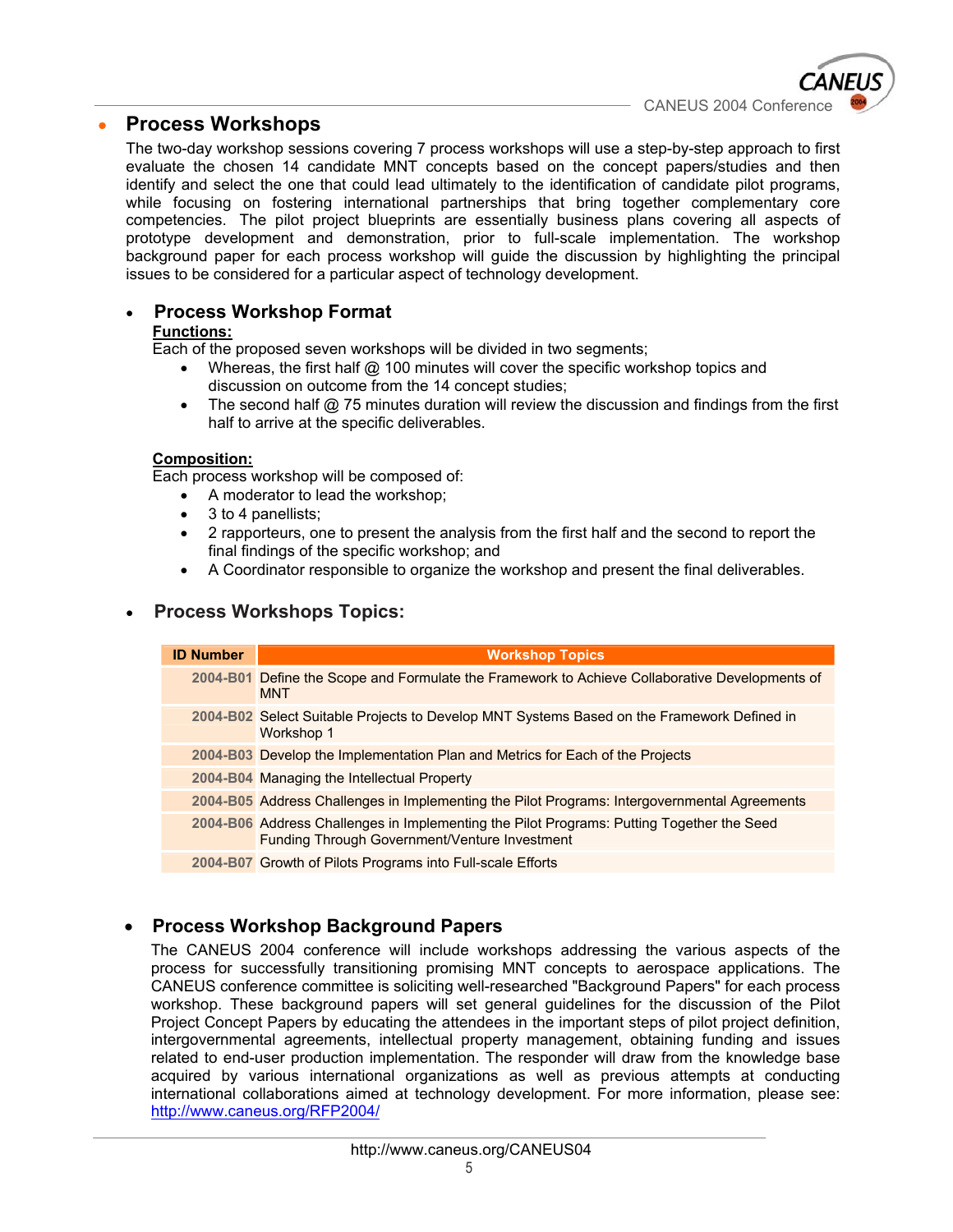

# • **Pilot Project Concept Papers/Studies**

The concept studies are part of the initial process for defining potential pilot projects that could be developed through prototyping and eventually productization and commercialization. The Conference Organizing Committee has selected a number of novel MNT concepts, which it believes could be transitioned to aerospace systems. Each concept paper will provide the conference participants with the technical and programmatic background necessary to evaluate the current status in terms of technological maturity, key players in a particular technology arena, potential investors, aerospace endapplications and users, market potential, and the challenges involved in the development. For more information, please see: http://www.caneus.org/RFP2004/

| <b>ID Number</b> | <b>Pilot Projects Concept Topics</b>                                                     |
|------------------|------------------------------------------------------------------------------------------|
|                  | 2004-A01 Development of Micro Attitude & Orbit Control Systems (μAOCS)                   |
|                  | 2004-A02 Reliability Testing of Micro-Sensors, Micro-Actuators and Micro-Switches        |
|                  | 2004-A03 Effects of Space Radiation on MNT Devices                                       |
|                  | 2004-A04 Nano/Pico-Satellite constellations for earth orbit or space exploration         |
|                  | 2004-A05 Nano-composite Materials for Thermal Protection and Radiation Shielding Systems |
|                  | 2004-A06 Nanofiber Composite Materials for Load Bearing Structural Applications          |
|                  | 2004-A07 Multifunctional Composite Materials with MNT Embedded Sensors                   |
|                  | 2004-A08 MNT based Space Transportation & Re-entry Technologies                          |
|                  | 2004-A09 Nanosensors and Devices                                                         |
|                  | 2004-A10 Nano-Optoelectronic Detectors and Lasers                                        |
|                  | 2004-A11 MNT-based Sensors for Aircraft/Spacecraft Structural Health Monitoring          |
|                  | 2004-A12 MNT-based Sensors for Astronaut Health Monitoring and Environmental Control     |
|                  | 2004-A13 MNT for Miniaturized Scientific Instruments for Planetary Exploration           |
|                  | 2004-A14 MNT Based Harsh Environment Sensors                                             |
|                  |                                                                                          |

# • **Pre-Conference Topical Short courses**

Topical Short Courses will help provide necessary background – learning tools - in key areas, which are pertinent to the conference sessions and workshops

| <b>ID Number</b> | <b>Short courses Topics</b>                                                                                              |
|------------------|--------------------------------------------------------------------------------------------------------------------------|
|                  | 2004-C01 MEMS and Nano Technologies for Space Missions                                                                   |
|                  | 2004-C02 Planning and Managing Technology Development with a Stage-Gate Process                                          |
|                  | 2004-C03 Reliability of MEMS and NEMS for Space                                                                          |
|                  | 2004-C04 International MNT Collaboration: ITAR and Export Compliance Considerations                                      |
|                  | 2004-C05 IP Issues Involved with MNT Concepts to Systems                                                                 |
|                  | 2004-C06 The Advanced Technology Program: Overview, Eligibility, Rules, Selection Criteria and<br><b>Funded Projects</b> |